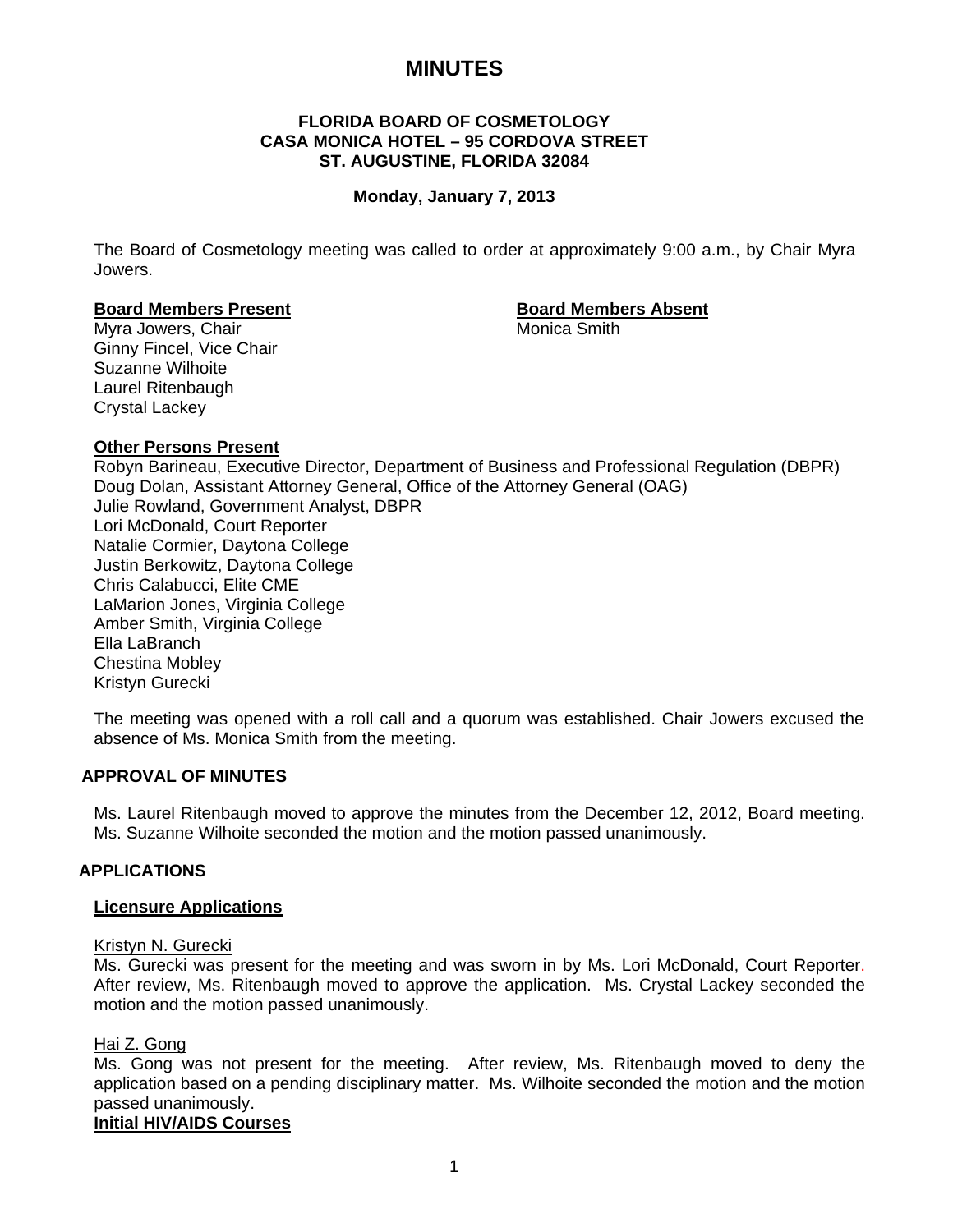# Derma Swiss

After review, Ms. Ritenbaugh moved to approve the course. Vice Chair Ginny Fincel seconded the motion and the motion passed unanimously.

# KJ's Hair Studio

After review, Ms. Lackey moved to approve the course with the following contingency: replace the word "hair braider" with "cosmetologist" in the course outline. The correction must be submitted to the Executive Director within 30 days of the date of the order for approval. Ms. Wilhoite seconded the motion and the motion passed unanimously.

# Miami Dade County Public Schools

After review, Ms. Ritenbaugh moved to approve the course. Ms. Wilhoite seconded the motion and the motion passed unanimously.

# **Continuing Education Courses**

Monique Cosmetique LLC. Course Application

Facial Massage Techniques – 2 Hours Live Group Study / Cosmetology Conference / Trade Show Home Study/Video / Internet

After review, Ms. Ritenbaugh moved to deny the course based on the course content being outside the scope of practice of Board of Cosmetology licensees and outdated references. Ms. Wilhoite seconded the motion and the motion passed unanimously.

Monique Cosmetique LLC. Course Application

Waxing Refresher - 4 Hours Live Group Study / Cosmetology Conference /Trade Show / Home Study/Video / Internet

After review, Ms. Lackey moved to approve the course. Ms. Ritenbaugh seconded the motion and the motion passed unanimously.

Monique Cosmetique LLC. Course Application

16 HR CEU For Estheticians & Cosmetologists – 16 Hours Live Group Study / Cosmetology Conference/Trade Show / Home Study/Video / Internet

After review, Ms. Ritenbaugh moved to approve the course. Ms. Wilhoite seconded the motion and the motion passed unanimously.

Monique Cosmetique LLC. Course Application

Designing The Perfect Brow – 4 Hours Live Group Study / Cosmetology Conference / Trade Show Home Study /Video / Internet

After review, Ms. Ritenbaugh moved to approve the course. Ms. Lackey seconded the motion and the motion passed unanimously.

# Monique Cosmetique LLC. Course Application

Mastering The Art of Galvanism - 4 Hours Live Group Study / Cosmetology Conference / Trade Show Home Study /Video / Internet

After review, Ms. Ritenbaugh moved to approve the course. Ms. Wilhoite seconded the motion and the motion passed unanimously.

Monique Cosmetique LLC. Course Application

Extractions 101 – 4 Hours Live Group Study / Cosmetology Conference / Trade Show / Home Study Video / Internet

After review, Ms. Ritenbaugh moved to deny the course based on the course content being outside the scope of practice of Board of Cosmetology licensees and outdated reference materials. Ms. Wilhoite seconded the motion and the motion passed unanimously.

Monique Cosmetique LLC. Course Application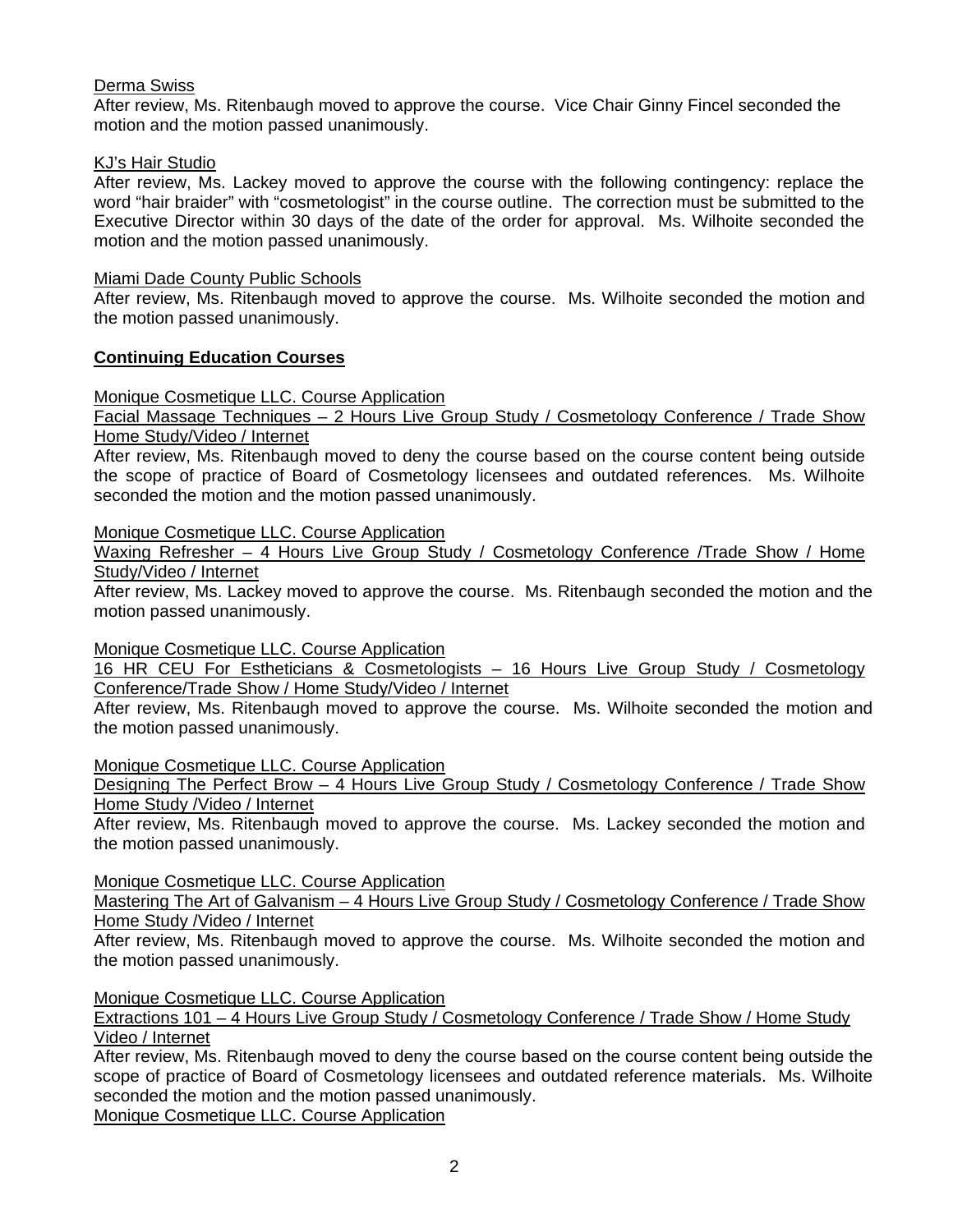Makeup Applications Module I – 4 Hours Live Group Study / Cosmetology Conference / Trade Show Home Study /Video / Internet

After review, Ms. Ritenbaugh moved to approve the course. Ms. Wilhoite seconded the motion and the motion passed unanimously.

# Monique Cosmetique LLC. Course Application

Bikini & Brazilian Waxing Techniques – 4 Hours Live Group Study / Cosmetology Conference / Trade Show / Home Study/Video / Internet

After review, Ms. Ritenbaugh moved to approve the course. Ms. Wilhoite seconded the motion and the motion passed unanimously.

# Skin Love, LLC. – Course Application

All Aspects of Facial Specialist Practice – 16 Hours Live Group Study / Cosmetology Conference Trade Show

After review, Ms. Ritenbaugh moved to deny the course based on inconsistent and incorrect information. Ms. Wilhoite seconded the motion and the motion passed unanimously.

# Coecontinuingeducation.com Course Application

# 2 Hour HIV/AIDS – 2 Hours Home Study/Video / Internet

After review, Ms. Ritenbaugh moved to approve the course. Ms. Wilhoite seconded the motion and the motion passed unanimously.

# Coecontinuingeducation.com Course Application

16 Hour Florida Composition for Cosmetologist – 16 Hours Home Study/Video / Internet After review, Ms. Ritenbaugh moved to deny the course based on incorrect information. Ms. Wilhoite seconded the motion and the motion passed unanimously.

# Coecontinuingeducation.com Course Application

16 Hour Florida Composition for Esthetician – 16 Hours Home Study/Video / Internet

After review, Ms. Ritenbaugh moved to deny the course based on the course content being outside the scope of practice of Board of Cosmetology licensees and incorrect information. Ms. Lackey seconded the motion and the motion passed unanimously.

# Coecontinuingeducation.com Course Application

16 Hour Florida Composition for Manicurist – 16 Hours Home Study/Video / Internet

After review, Ms. Ritenbaugh moved to deny the course based on the course content being outside the scope of practice of Board of Cosmetology licensees and incorrect information. Ms. Wilhoite seconded the motion and the motion passed unanimously.

# Exotica Academy Inc. Course Application

Advanced Free Hand Nail Art – 4 Hours Live Group Study / Cosmetology Conference /Trade Show After review, Ms. Ritenbaugh moved to approve the course with the following contingency: add a line for license number on the course completion certificate. The correction must be submitted to the Executive Director within 30 days of the date of the order for approval. Ms. Lackey seconded the motion and the motion passed unanimously.

# Exotica Academy Inc. Course Application

Wax Depilatories - 4 Hours Live Group Study / Cosmetology Conference/Trade Show

After review, Ms. Ritenbaugh moved to approve the course with the following contingency: add a line for license number on the course completion certificate. The correction must be submitted to the Executive Director within 30 days of the date of the order for approval. Ms. Wilhoite seconded the motion and the motion passed unanimously.

Exotica Academy Inc. Course Application Artificial Eye Lashes - 4 Hours Live Group Study / Cosmetology Conference/Trade Show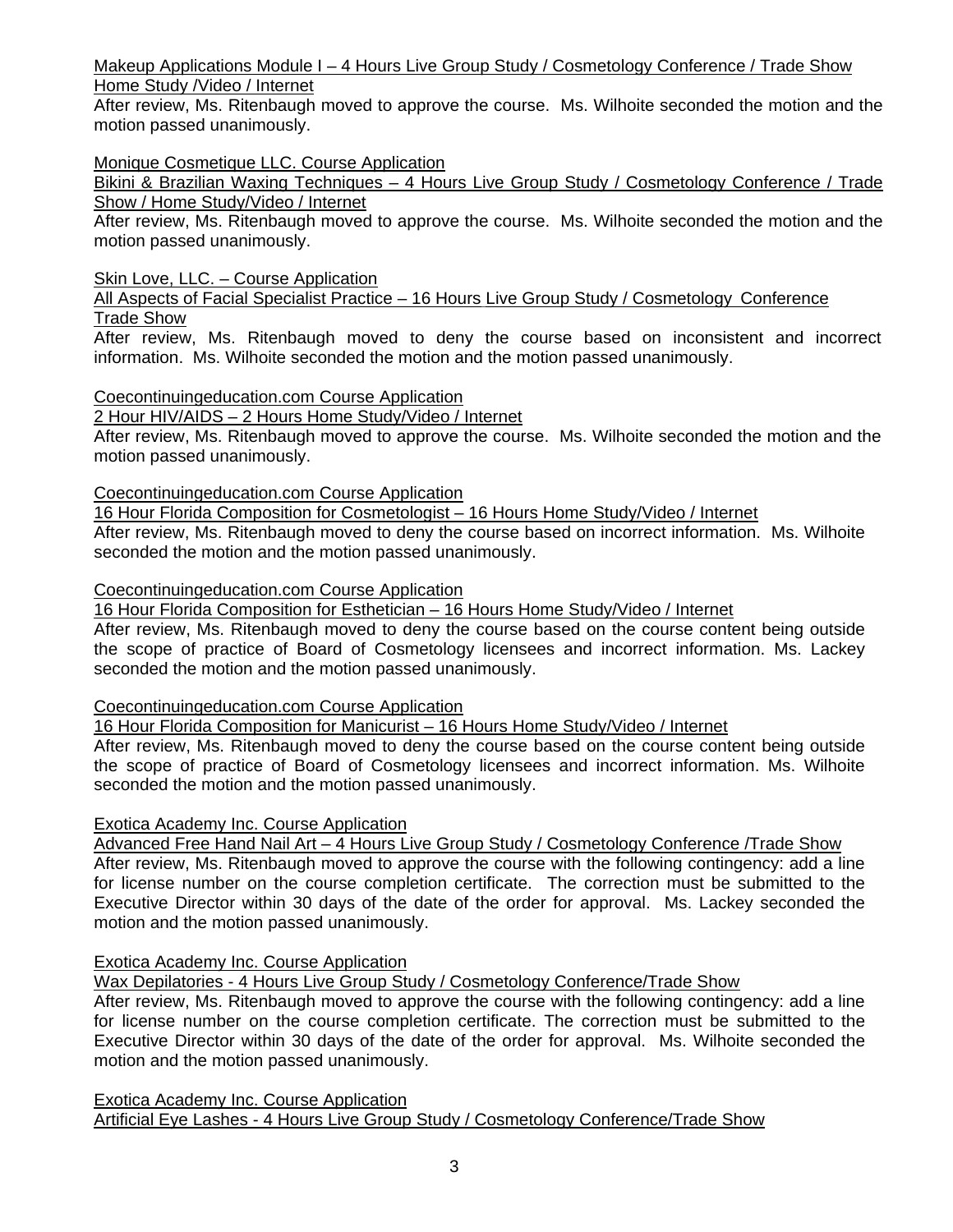After review, Ms. Ritenbaugh moved to approve the course with the following contingency: add a line for license number on the course completion certificate. The correction must be submitted to the Executive Director within 30 days of the date of the order for approval. Ms. Wilhoite seconded the motion and the motion passed unanimously.

# Exotica Academy Inc. Course Application

Fusion Hair Extention - 4 Hours Live Group Study / Cosmetology Conference/Trade Show

After review, Ms. Lackey moved to approve the course with the following contingencies: add a line for license number on the course completion certificate and replace the word "extention" with "extension" in the course title. The corrections must be submitted to the Executive Director within 30 days of the date of the order for approval. Ms. Wilhoite seconded the motion and the motion passed unanimously.

# Patti Biro and Associates Course Application

7 Outcome Based Solutions Using Essential Oils – 4 Hours Live Group Study

After review, Ms. Ritenbaugh moved to deny the course based on references to massage, diagnosis disclaimer and incomplete course materials. Ms. Wilhoite seconded the motion and the motion passed unanimously.

# Daytona College Course Application

Reflexology – 12 Hours Live Group Study

Ms. Natalie Cormier and Mr. Justin Berkowitz were present for the meeting and were sworn in by the Court Reporter. After review, Ms. Ritenbaugh moved to deny the course based on the course content being outside the scope of practice of Board of Cosmetology licensees. Ms. Wilhoite seconded the motion and the motion passed unanimously.

### Esthetics Association Florida Inc. Course Application

Chemical Makeup – 2 Hours Live Group Study / Internet

After review, Ms. Ritenbaugh moved to approve the course. Ms. Wilhoite seconded the motion and the motion passed unanimously.

# Esthetics Association Florida Inc. Course Application

Laws and Rules – 2 Hours Live Group Study / Internet

After review, Ms. Ritenbaugh moved to approve the course. Ms. Lackey seconded the motion and the motion passed unanimously.

# Esthetics Association Florida Inc. Course Application

OSHA – 1 Hours Live Group Study / Internet

After review, Ms. Wilhoite moved to approve the course. Ms. Ritenbaugh seconded the motion and the motion passed unanimously.

Esthetics Association Florida Inc. Course Application

Environmental Issues – 1 Hours Live Group Study / Internet

After review, Ms. Wilhoite moved to approve the course. Ms. Ritenbaugh seconded the motion and the motion passed unanimously.

Esthetics Association Florida Inc. Course Application

Workers' Compensation – 1 Hours Live Group Study / Internet

After review, Ms. Wilhoite moved to approve the course. Ms. Ritenbaugh seconded the motion and the motion passed unanimously.

Daytona College Course Application Cosmetology Required Continuing Education – 16 Hours Live Group Study / Internet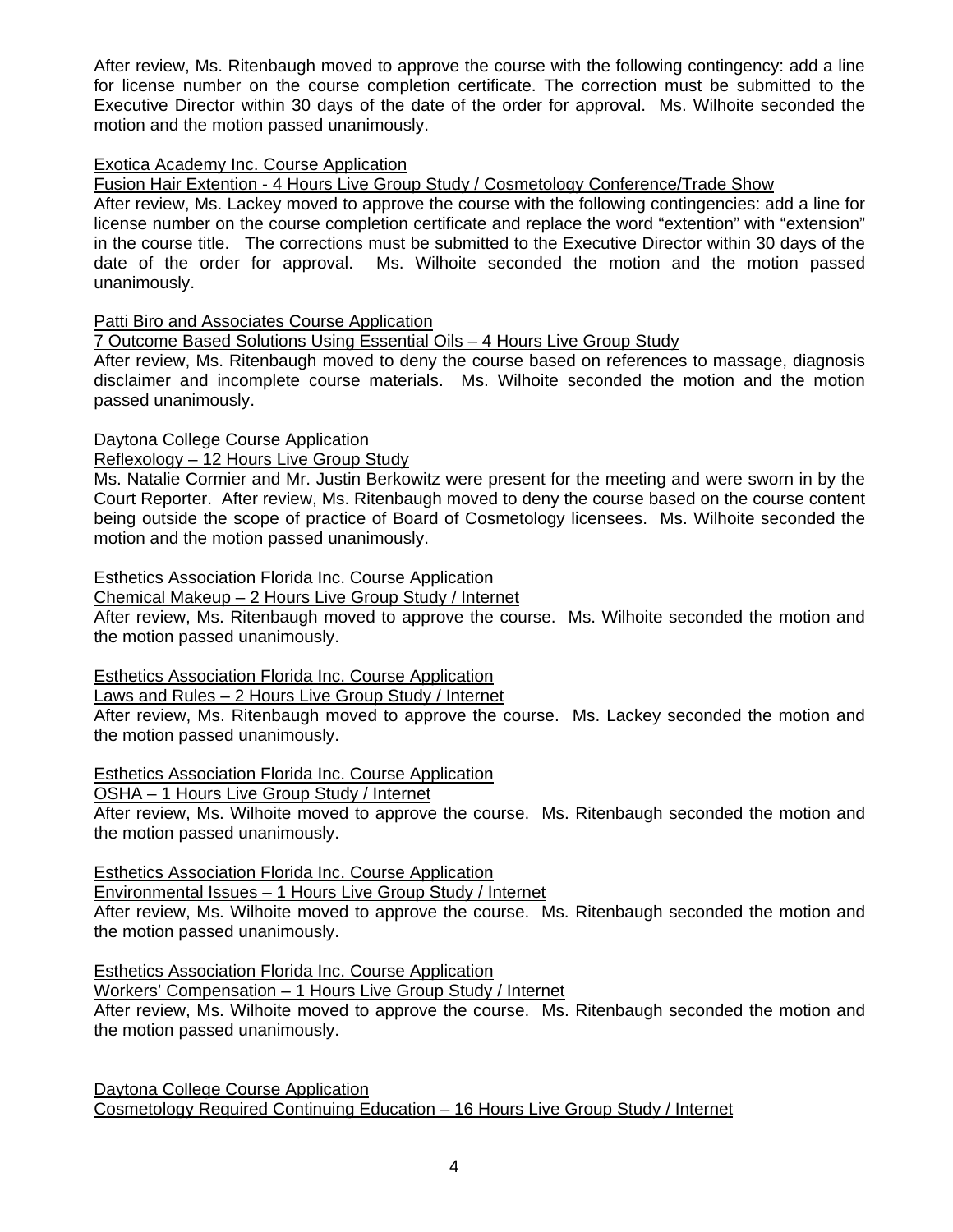Ms. Natalie Cormier and Mr. Justin Berkowitz were present for the meeting. After review, Ms. Ritenbaugh moved to approve the course. Ms. Wilhoite seconded the motion and the motion passed unanimously.

# Cinderella Hair Extensions Course Application

Classic Bond Hair Extensions – 16 Hour Live Group Study

After review, Ms. Wilhoite moved to approve the course. Ms. Ritenbaugh seconded the motion and the motion passed unanimously.

### Cinderella Hair Extensions Course Application

Cinderella Hair I-Hair & T-Hair Extensions – 8 Hours Live Group Study

After review, Ms. Wilhoite moved to approve the course. Ms. Ritenbaugh seconded the motion and the motion passed unanimously.

#### Cinderella Hair Extensions Course Application

Introduction to Cinderella Hair Extensions – 2 Hours Cosmetology Conference/Trade Show After review, Ms. Wilhoite moved to approve the course. Ms. Ritenbaugh seconded the motion and the motion passed unanimously.

### **Body Wrapping Courses**

#### Derma Swiss

After review, Ms. Ritenbaugh moved to deny the course based on the course content being outside the scope of practice of a body wrapper registration and incorrect disinfection procedures. Ms. Wilhoite seconded the motion and the motion passed unanimously.

### Kim's Studio

After review, Ms. Ritenbaugh moved to deny the course based on the course content being outside the scope of practice of a body wrapper registration. Ms. Wilhoite seconded the motion and the motion passed unanimously.

### **Stay Current LLC.**

After review, Ms. Ritenbaugh moved to deny the course based on the course content being outside the scope of practice of a body wrapper registration. Ms. Lackey seconded the motion and the motion passed unanimously.

### Westside Tech

After review, Ms. Ritenbaugh moved to approve the course. Ms. Lackey seconded the motion and the motion passed unanimously.

### **Hair Braiding Courses**

### Braids By Design

Ms. Ella LaBranch and Ms. Chestina Mobley were present for the meeting and were sworn in by the Court Reporter. After review, Vice Chair Fincel moved to deny the course based on outdated reference materials and incorrect disinfection procedures. Ms. Ritenbaugh seconded the motion and the motion passed unanimously.

#### Chic Hair Care Inc.

After review, Ms. Ritenbaugh moved to approve the course. Ms. Wilhoite seconded the motion and the motion passed unanimously.

### Easy Hair Beauty and Barber School

After review, Ms. Ritenbaugh moved to approve the course. Ms. Wilhoite seconded the motion and the motion passed unanimously.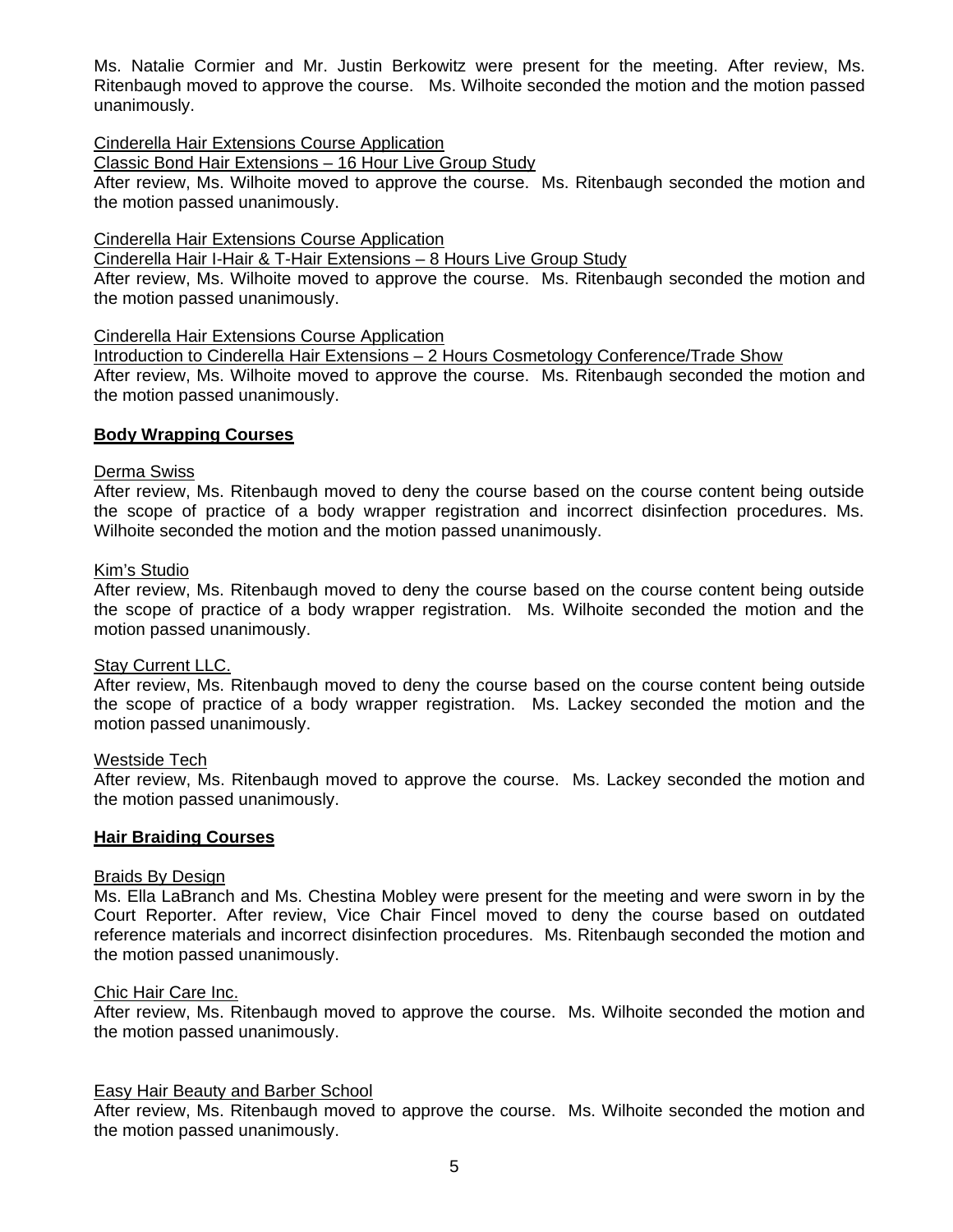### Madd Hair Braiding Academy

After review, Ms. Ritenbaugh moved to approve the course. Ms. Wilhoite seconded the motion and the motion passed unanimously.

### Rockstarz Salon LLC.

After review, Ms. Ritenbaugh moved to approve the course. Ms. Wilhoite seconded the motion and the motion passed unanimously.

#### KJ's Hair Studio

After review, Ms. Ritenbaugh moved to approve the course. Ms. Wilhoite seconded the motion and the motion passed unanimously.

# **Sistaz Beauty Boutique**

After review, Ms. Ritenbaugh moved to approve the course. Ms. Wilhoite seconded the motion and the motion passed unanimously.

#### Arlene P. Gray

After review, Ms. Ritenbaugh moved to approve the course. Ms. Wilhoite seconded the motion and the motion passed unanimously.

#### **Hair Wrapping Courses**

#### Rockstarz Salon LLC.

After review, Ms. Ritenbaugh moved to approve the course. Ms. Wilhoite seconded the motion and the motion passed unanimously.

#### Stylease Studios

After review, Ms. Ritenbaugh moved to approve the course with the following contingency: replace reference to "hair braiding" with "hair wrapping" in the course outline. The correction must be submitted to the Executive Director within 30 days of the date of the order for approval. Ms. Wilhoite seconded the motion and the motion passed unanimously.

#### KJ's Hair Studio

After review, Ms. Ritenbaugh moved to approve the course with the following contingency: replace reference to "hair braiding" with "hair wrapping" in the course outline. The correction must be submitted to the Executive Director within 30 days of the date of the order for approval. Ms. Wilhoite seconded the motion and the motion passed unanimously.

# **OTHER BUSINESS**

# **Executive Director's Report**

### Financial Report for Year Ending September 2012

Ms. Barineau reported that the balance in the Board's operating account as of September 30, 2012, was over \$3.44 million, and the balance in their unlicensed activity account was over \$1.8 million for the same period.

National-Interstate Council (NIC) Newsletter August/October 2012

Ms. Barineau informed the Board that the NIC Newsletter was included in the agenda for informational purposes.

### **Board Attorney Report**

# Rule 61G5-20.002, Florida Administrative Code – Salon Requirements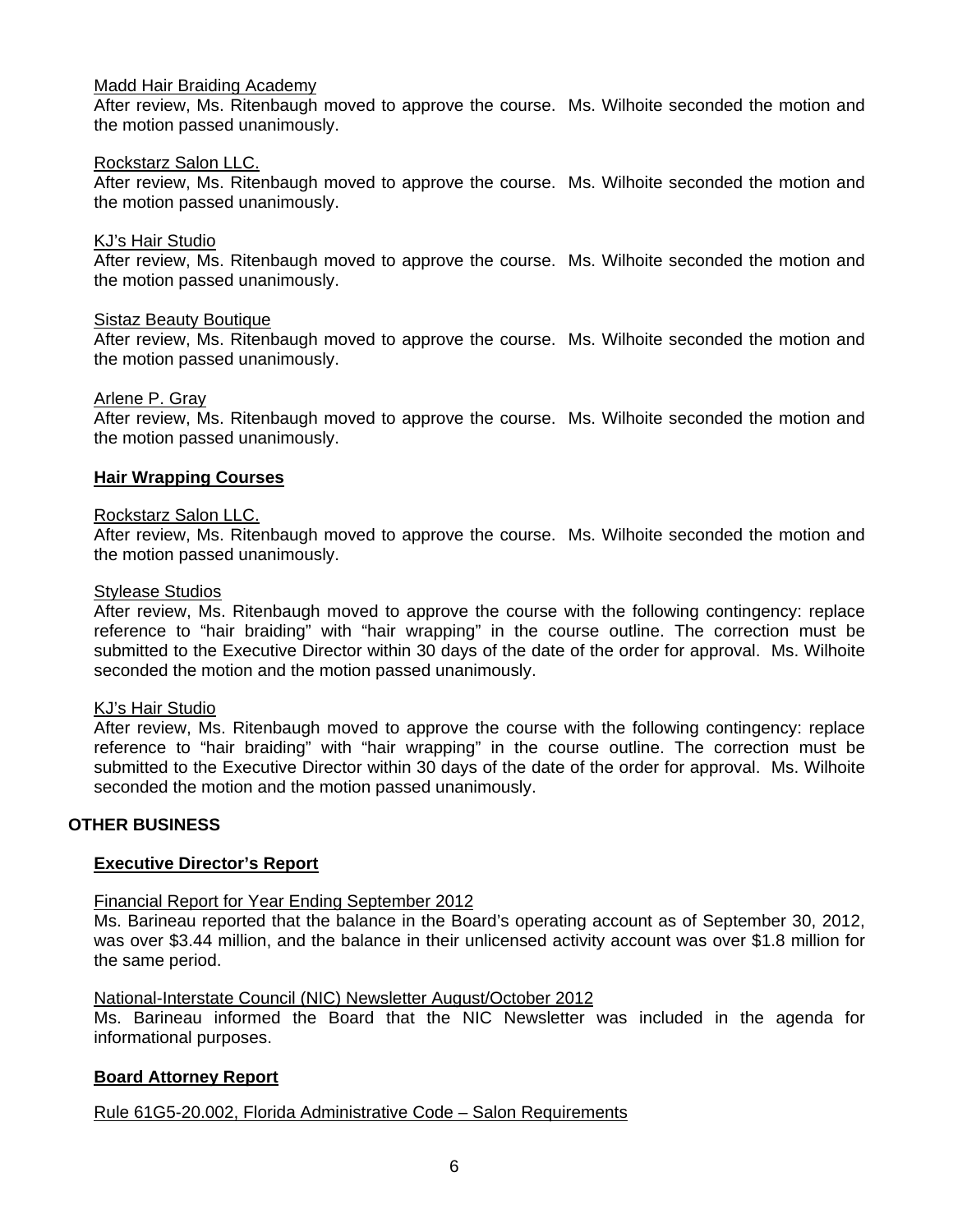The Board asked Mr. Doug Dolan, Assistant Attorney General, to amend the suggested changes to include the requirement to clean and disinfect shampoo bowls, neck rests, facial beds, and any surface which comes in contact with the skin between patrons. They agreed that there would be no negative impact on small business nor would there likely be any increase in regulatory costs in excess of \$200,000 in the aggregate within one year after implementation. The Board will review the draft language at their April 2013 meeting.

# Rule 61G5-30.001, Florida Administrative Code – Disciplinary Guidelines

The Board agreed that there would be no negative impact on small business nor would there likely be any increase in regulatory costs in excess of \$200,000 in the aggregate within one year after implementation.

# Rule 61G5-30.006, Florida Administrative Code – Notice of Non Compliance (NNC)

The Board agreed that this rule should be opened for discussion at their April 2013 meeting. They also agreed that a violation of the special events allowance should be considered as an NNC on the first violation. The Board will review the draft language at their April 2013 meeting.

# Rule 61G5-22.005, Florida Administrative Code – Sanitation and Sterilization

The Board agreed that this rule should be opened for discussion at their April 2013 meeting. They also agreed that sterilization should be amended as this process is no longer the industry standard. The Board will review the draft language at their April 2013 meeting.

# Rule 61G5-31.004, Florida Administrative Code – Hair Braiding, Hair Wrapping, and Body Wrapping Course Requirements

The Board agreed that there would be no negative impact on small business nor would there likely be any increase in regulatory costs in excess of \$200,000 in the aggregate within one year after implementation.

# **Regulation Report**

# Complaints and Investigative Statistics – July 2012 – November 2012

Ms. Barineau informed the Board that the Complaints and Investigative Statistics Report was included in the agenda for informational purposes.

### **Bureau of Education and Testing**

Cosmetology Examination Summary – January 2011 – November 2012

Ms. Barineau informed the Board that the Cosmetology Examination Summary was included in the agenda for informational purposes.

### **Dates and Locations of Future Meetings**

April 8-9, 2013 – Tampa July 15-16, 2013 – Orlando October 21-22, 2013 – Altamonte Springs

### **ADJOURNMENT**

There being no further business, the meeting was adjourned at approximately 11:15 a.m.

# **Tuesday, January 8, 2013**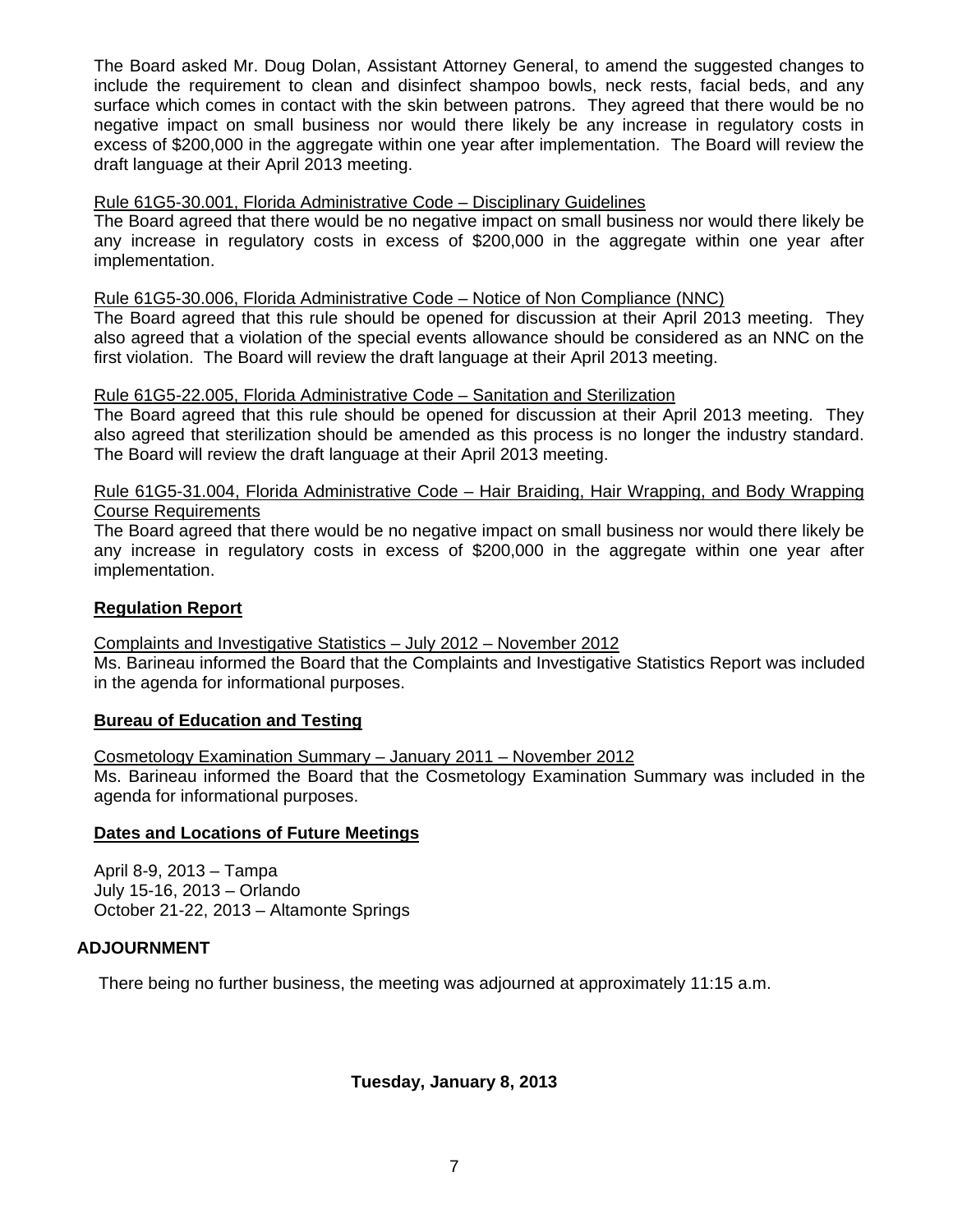The Board of Cosmetology meeting was called to order at approximately 9:00 a.m., by Ms. Myra Jowers, Chair.

#### **Board Members Present Communist Board Members Absent**

Myra Jowers, Chair **Music America Smith** Monica Smith Ginny Fincel, Vice Chair Chair Crystal Lackey Laurel Ritenbaugh Suzanne Wilhoite

# **Other Persons Present**

Robyn Barineau, Executive Director, Department of Business and Professional Regulation (DBPR) Doug Dolan, Assistant Attorney General, Office of the Attorney General (OAG) Elizabeth Henderson, Assistant General Counsel, Office of the General Counsel (OGC), DBPR Julie Rowland, Government Analyst, DBPR Lori McDonald, Court Reporter Dung T. Le

The meeting was opened with a roll call and a quorum was established. Chair Jowers excused the absences of Ms. Monica Smith and Ms. Crystal Lackey from the meeting.

# **DISCIPLINARY MATTERS**

# **Informal Hearing**

# K M Nail Spa and Dung Thu Le; Okeechobee; Case Nos. 2011.044055 and 2011.044062

Ms. Dung Le was present for the meeting and was sworn in by Ms. Lori McDonald, Court Reporter. Ms. Elizabeth Henderson, Assistant General Counsel, presented the case for consideration by the Board. Vice Chair Ginny Fincel moved that the Board find that the Respondent was properly served with the Administrative Complaint, that there was competent and substantial evidence to support the allegations as set forth in the Administrative Complaint and adopts them as the findings of fact and conclusions of the law of the Board and impose a fine of \$1,500 and costs of \$287.83, to be paid over a period of six months, with the first payment of \$287.83 due within 30 days of the final order and five monthly payments of \$300 each, plus six months stayed suspension against cosmetology salon license CE9973575 and nail specialist license FV562798. In the event the Respondent fails to comply with the terms of the final order, the stay shall be lifted and the cosmetology salon license and the nail specialist license will be suspended. Ms. Laurel Ritenbaugh seconded the motion and the motion passed unanimously.

Ms. Henderson presented the following cases for consideration by the Board. The Board found that the Respondent was properly served with the Administrative Complaint, that there was competent and substantial evidence to support the allegations as set forth in the Administrative Complaint and adopts them as the findings of fact and conclusions of the law of the Board and imposed the penalties shown below:

### Chi Nails; Navarre; Case No. 2011.039939

The Respondent was not present for the meeting. Ms. Ritenbaugh moved that the Board impose a fine of \$500 and costs of \$100.25, to be paid over a period of six months, with the first payment of \$100.25 due within 30 days of the final order and five monthly payments of \$100 each, plus six months stayed suspension against cosmetology salon license CE9772164. In the event the Respondent fails to comply with the terms of the final order, the stay shall be lifted and the cosmetology salon license will be suspended. Ms. Suzanne Wilhoite seconded the motion and the motion passed unanimously.

### DS Nails; Pensacola; Case No. 2011.044999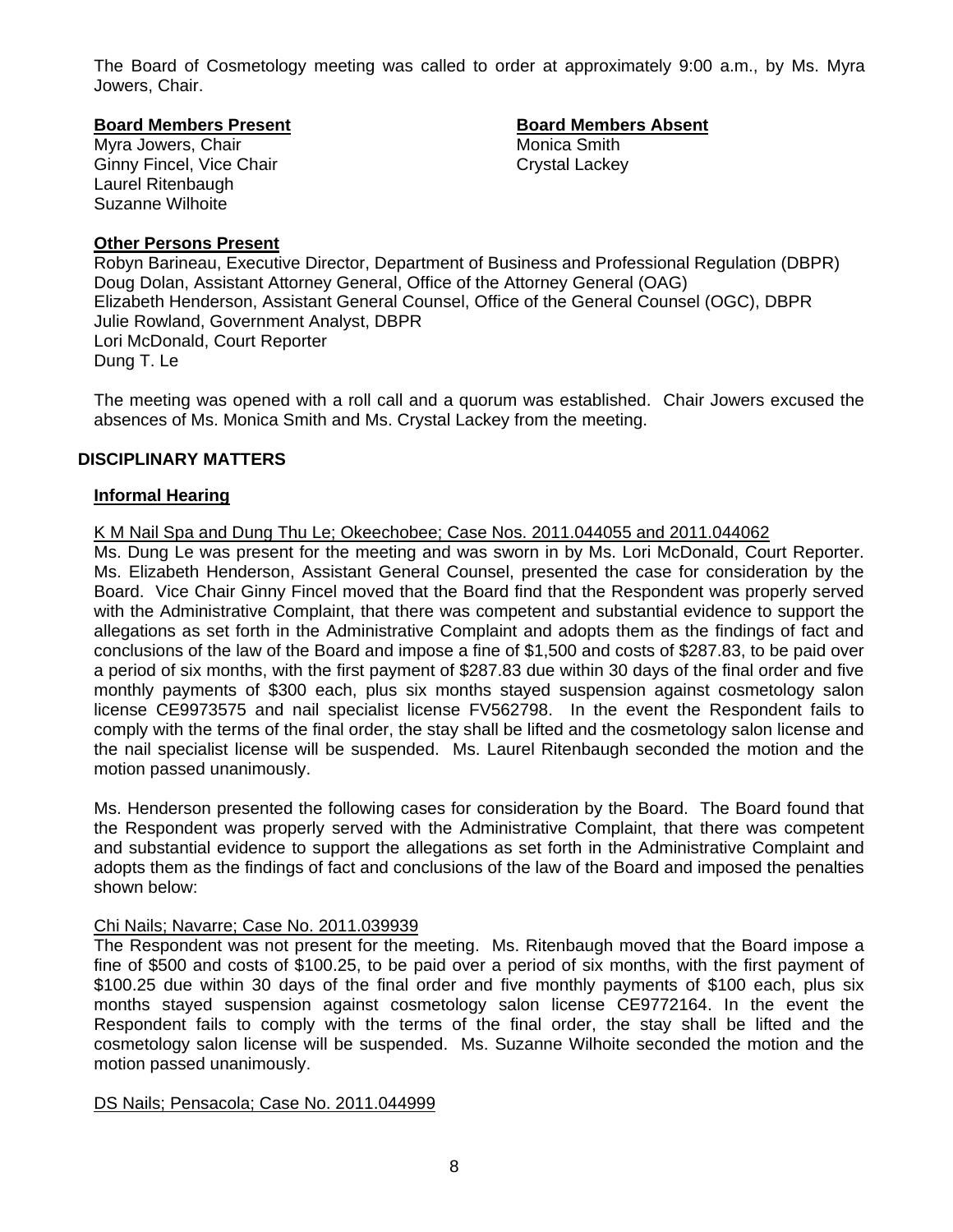The Respondent was not present for the meeting. Ms. Wilhoite moved that the Board impose a fine of \$250 and costs of \$145.74, to be paid over a period of six months, with the first payment of \$145.74 due within 30 days of the final order and five monthly payments of \$50 each, plus six months stayed suspension against cosmetology salon license CE9979460. In the event the Respondent fails to comply with the terms of the final order, the stay shall be lifted and the cosmetology salon license will be suspended. Ms. Ritenbaugh seconded the motion and the motion passed unanimously.

# King Nails and Binh Truong; Jacksonville; Case Nos. 2011.046426 and 2011.049925

The Respondents were not present for the meeting. Ms. Wilhoite moved that the Board impose a fine of \$500 and costs of \$232.32, to be paid over a period of six months, with the first payment of \$232.32 due within 30 days of the final order and five monthly payments of \$100 each, plus six months stayed suspension against cosmetology salon license CE9980465 and nail specialist license FV570839. In the event the Respondent fails to comply with the terms of the final order, the stay shall be lifted and the cosmetology salon license and the nail specialist license will be suspended. Ms. Ritenbaugh seconded the motion and the motion passed unanimously.

# **Motion for Waiver of Rights and Final Order**

Ms. Henderson presented the following cases for consideration by the Board. The Board found that the Respondent was properly served with the Administrative Complaint, the Respondent failed to respond within 21 days thereby waiving their right to elect a hearing in this matter, that the Board accept the allegations as stated in the Administrative Complaint and adopt them as the findings of fact and conclusions of law of the Board and imposed the penalties shown below:

# Derrick's Cut Masters; Daytona Beach; Case Nos. 2011.043267 and 2011.044978

The Respondent was not present for the meeting. Ms. Ritenbaugh moved that the Board impose a fine of \$1,500 and costs of \$66.25, to be paid over a period of six months, with the first payment of \$66.25 due within 30 days of the final order and five monthly payments of \$300 each, plus six months stayed suspension against cosmetology salon license CE55520. In the event the Respondent fails to comply with the terms of the final order, the stay shall be lifted and the cosmetology salon license will be suspended. Ms. Wilhoite seconded the motion and the motion passed unanimously.

# Kadesha Carol Roberts; Coral Springs; Case No. 2011.033045

Ms. Roberts was not present for the meeting. Ms. Ritenbaugh moved that the Board impose a fine of \$500 and costs of \$168.87, to be paid over a period of six months, with the first payment of \$168.87 due within 30 days of the final order and five monthly payments of \$100 each. Ms. Wilhoite seconded the motion and the motion passed unanimously.

# **Settlement Stipulation**

# Tipsy Salon and Spa of Jupiter and Thanh Hoa Nguyen; Jupiter; Case Nos. 2011.028415 and 2011.033652

The Respondents were not present for the meeting. Ms. Ritenbaugh moved that the Board adopt the Stipulation of the parties as the Board's final action in this matter and incorporate it and all of its terms into a final order and impose a fine of \$3,500 and costs of \$246.22, to be paid over a period of six months, with the first payment of \$246.22 due within 30 days of the final order and five monthly payments of \$700 each, plus six months stayed suspension against cosmetology license CE9976767 and nail specialist license FV9551831. In the event the Respondent fails to comply with the terms of the final order, the stay shall be lifted and the cosmetology salon license and nail specialist license will be suspended. Ms. Wilhoite seconded the motion and the motion passed unanimously.

# **Department Attorney Report**

Ms. Henderson informed the Board that as of January 4, 2013, there were 458 open cosmetology cases in the legal section.